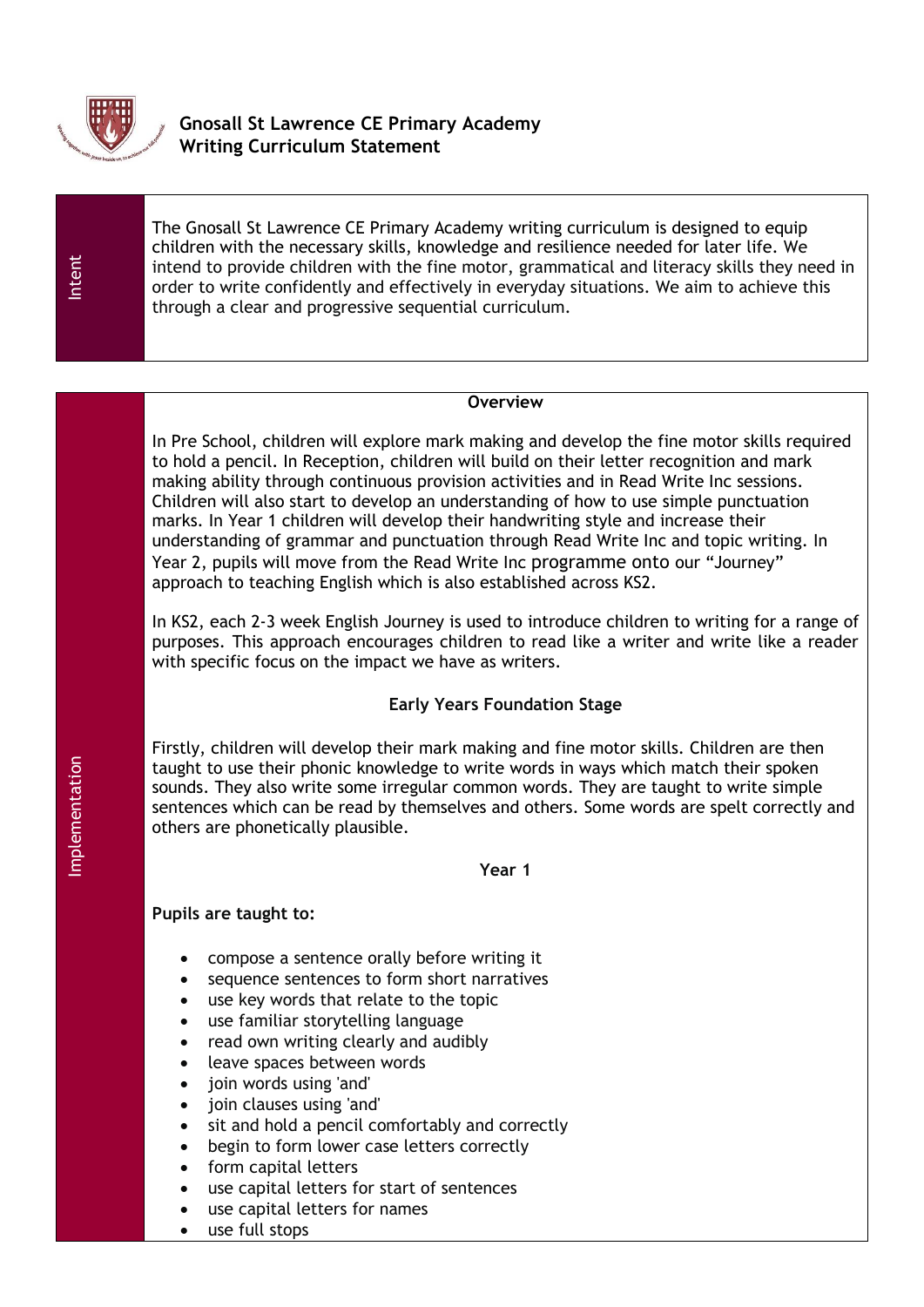- use question marks and exclamation marks correctly
- form digits 0-9
- spell words using the standard phonemes
- spell common exception words
- spell the days of the week
- name the letters of the alphabet in order
- understand the spelling rules for adding 's'
- use the suffixes -ing, -ed
- use the suffixes -er and -est
- start sentences using 'I' or 'The'
- start sentences in different ways
- maintain the correct tense
- use simple descriptive words
- begin to use the prefix un-
- With peer/ adult support, proof read for a given number of grammar and spelling errors within a given text.
- Re-read own writing to check it makes sense.

#### **Year 2**

- use ideas that are mostly suitable for a narrative
- use the correct viewpoint
- use relevant ideas for non-fiction e.g information points in a report, memories in a recount
- include main features of a genre/text type
- include enough information and description to interest the reader
- order writing using line breaks to show new ideas in narrative or use number in nonfiction
- group main ideas together
- use sentences with different forms
- ask questions to the reader
- write sentences with adventurous adjectives
- write long sentences
- write short sentences
- start sentences in different ways from a name or a personal pronoun (One bright morning…)
- include expanded noun phrases for description and specification (The blue butterfly…)
- use correct verb forms (is, was)
- apply correct tense across a piece of writing including progressive form to mark actions in progress (They were jumping)
- write compound sentences that include co-ordination (but, and, or)
- write complex sentences that include subordination
- use rhyme for effect
- use repetition in a basic way that follow story models (Run, run as fast as you can…)
- choose words appropriate to the writing
- construct sentences that include adjectives, adverbs and precise verbs
- use 'purple' ambitious vocabulary (see purple writing progress plan)
- begin sentences with an adverb/adverbial phrase and reposition in different places within the sentence (ly words, e.g. quickly)
- always use full stops correctly
- use commas to separate a list of items
- use capital letters correctly (more than 50% of the time)
- use apostrophes to mark missing letters in contracted forms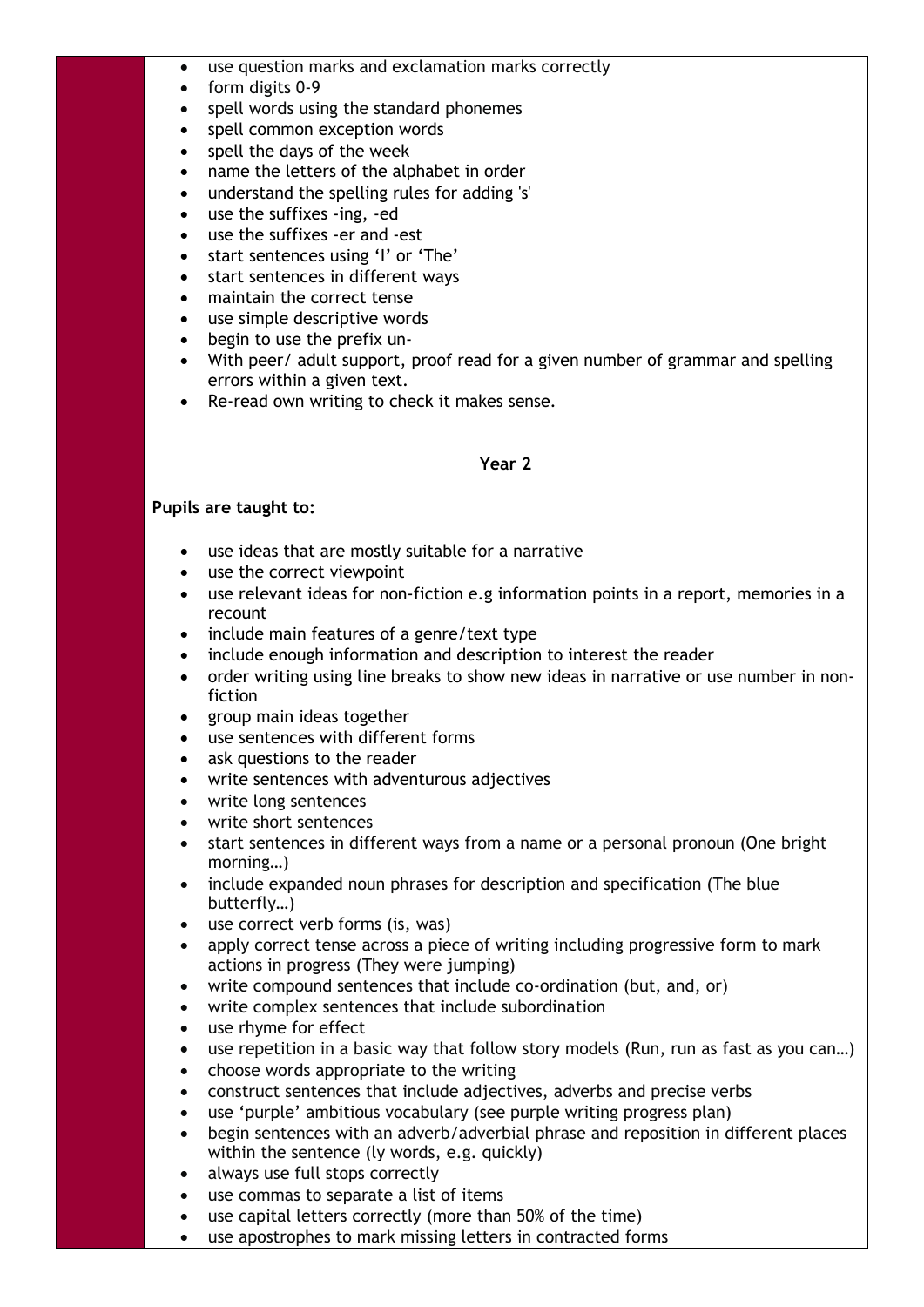- use exclamation marks and question marks
- begin to use an apostrophe to mark singular possession
- use phonetically plausible strategies to spell unknown words
- use suffixes such as …ness…er to form nouns or by compounding
- use adjectives ending in …ful…less…est
- turn adjectives into adverbs by applying 'ly'
- form lower case letters of the correct size in relation to other letter
- start to use some of the diagonal and horizontal strokes to join letters
- Proof read own writing for errors in spelling, punctuation and grammar.
- Re-read own writing to check it makes sense and that verbs to indicate time are used correctly and consistently.

## **Year 3**

- develop multiple ideas in a story enriched with descriptive detail
- develop multiple ideas in non-fiction that are factual and precise
- express a basic viewpoint, an opinion or promote an idea (I believe…)
- maintain the main features of a genre/text type
- ensure content makes sense throughout a piece of writing
- use strategies to create flow, eg. pronouns, cohesive phrases, references back to previous point.
- begin to understand what a paragraph is and show ideas grouped together
- use headings and subheadings to group ideas
- signal opening in narrative and non-narrative (Early one morning… Whales are the largest sea creatures)
- signal closing in narrative and non-narrative (Ultimately, finally...)
- use one word in isolation to grab the reader's attention
- add detail into descriptions e.g precise words, descriptive noun phrases
- use prepositions that position in place/environment (in, on, behind, under)
- use the present perfect form of verbs, instead of simple past (e.g 'He has gone out to play' contrasted with 'He went out to play')
- experiment with a widening range of conjunctions (e.g. while, so, although)
- write sentences that use repetition of key words for impact. (e.g. He ran and ran. He ran until his bones ached)
- use the word 'like' to build a simile.
- choose words because of the effect they will have on the reader
- use some 'red' ambitious words (see red Writing Progress Plan)
- use adverbs/adverbial phrases that position in time (e.g. then, next, soon, later that day)
- use adverbs/adverbial phrases that build a relationship or 'cause' e.g. therefore, as a result
- start using inverted commas to punctuate direct speech
- start using other direct speech punctuation e.g. punctuation inside inverted commas.
- use a range of prefixes to extend repertoire of nouns e.g. super…, anti…, aut…
- use 'an' or 'a' correctly according to the next work beginning with a consonant or vowel
- experiment with more complicated words build from a common word e.g. dissolve, solution
- use diagonal and horizontal strokes to join letters that are adjacent and know which are best left are unjoined
- show increased legibility and quality to handwriting
- Proof read own writing for spelling, grammar and punctuation errors.
- Propose changes to grammar and vocabulary to improve consistency.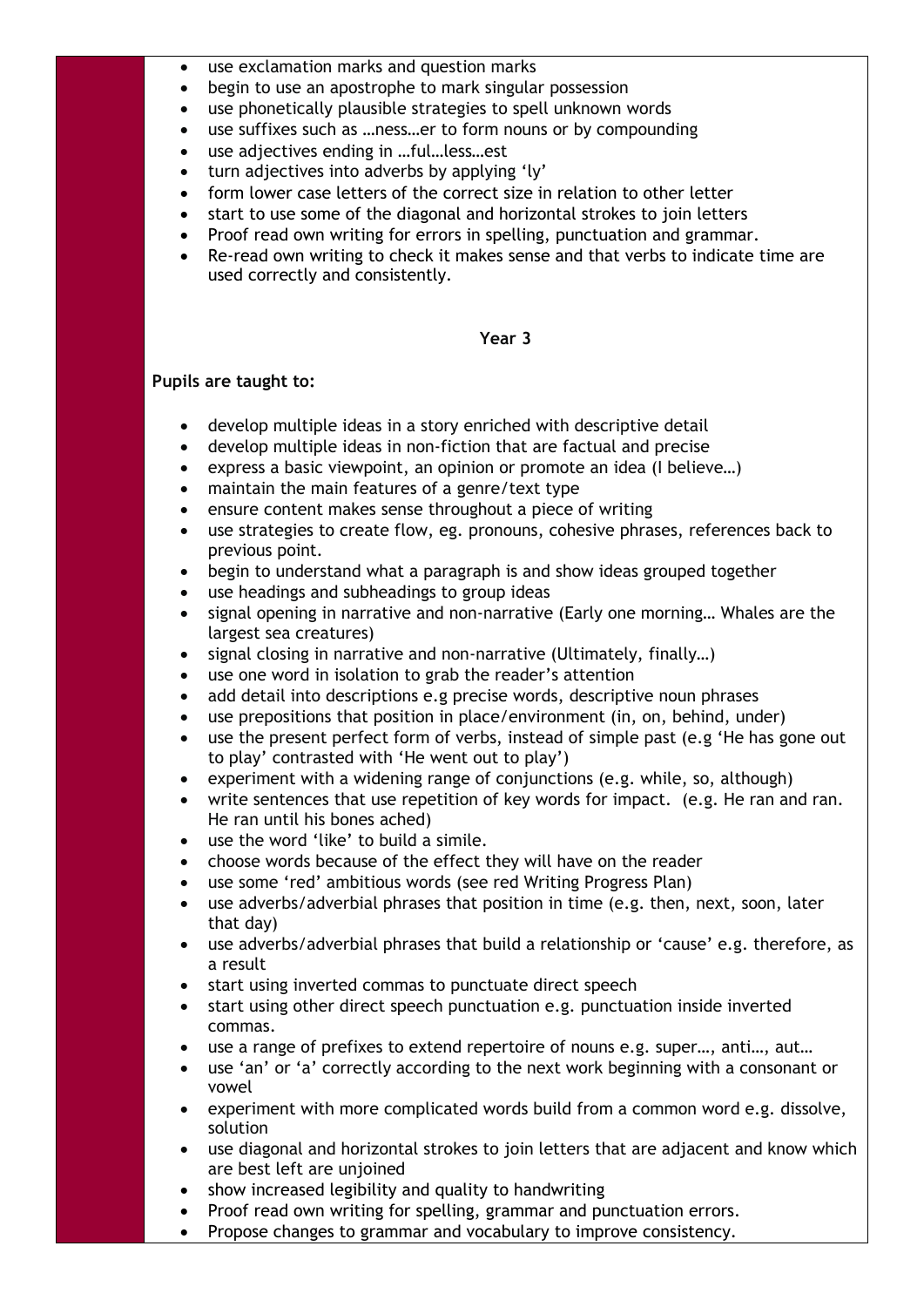Proof read to ensure correct grammatical structures in sentences.

#### **Year 4**

#### **Pupils are taught to:**

- develop ideas in detail
- maintain point of view throughout the work
- include all the features of a genre/text type appropriately and consistently
- create narratives that create intrigue or non-fiction that is more complicated
- structure and organise writing with a clear beginning, middle and end
- write sentences that are developed on from previous sentences to form a group of connected/related ideas
- start a new paragraph to organise ideas around a theme
- use appropriate choice of pronoun or noun within and across sentences to aid cohesion and avoid repetition
- signal openings in narrative and non-fiction with content to capture reader's interest
- Signal closing in narrative is dramatic or links back to opening
- vary sentences for clarity, purpose and effect
- ask rhetorical questions to heighten reader engagement
- use more complicated noun phrases
- use standard English verb inflections
- use a widening range of conjunctions
- use more complicated conjunctions that set up contrast or relationships
- use the word 'as' to build a simile
- use metaphors to create vivid images in the reader's mind
- make language choices that are interesting and varied
- use some 'orange' ambitious words (see orange Writing Progress Plan)
- use 'where' adverbial phrases in fronted position in sentences
- use 'how' 'ly' adverbs and '…ing' adverbial phrases as fronted phrases in fronted position in sentences
- use inverted commas and other punctuation to indicate direct speech
- use apostrophes to mark plural possession
- use a comma after a fronted adverbial
- use knowledge of phonics, morphology and etymology to spell new and unfamiliar words
- distinguish between the spellings of common homophones
- show through '-s' and punctuation the grammatical difference between plural and possession
- show consistency in style ensuring that the down strokes of letters are parallel and equidistant
- avoid ascenders and descenders touching each other from one line to the next
- Proof read own writing for spelling, grammar and punctuation errors.
- Propose changes to grammar and vocabulary to improve consistency.
- Proof read to ensure nouns, pronouns and tenses have been used accurately throughout writing.

#### **Year 5**

- develop ideas further in narrative and in non-fiction
- make point of view is clear and controlled with some elaboration
- execute a text type/genre by including all features or adapt when required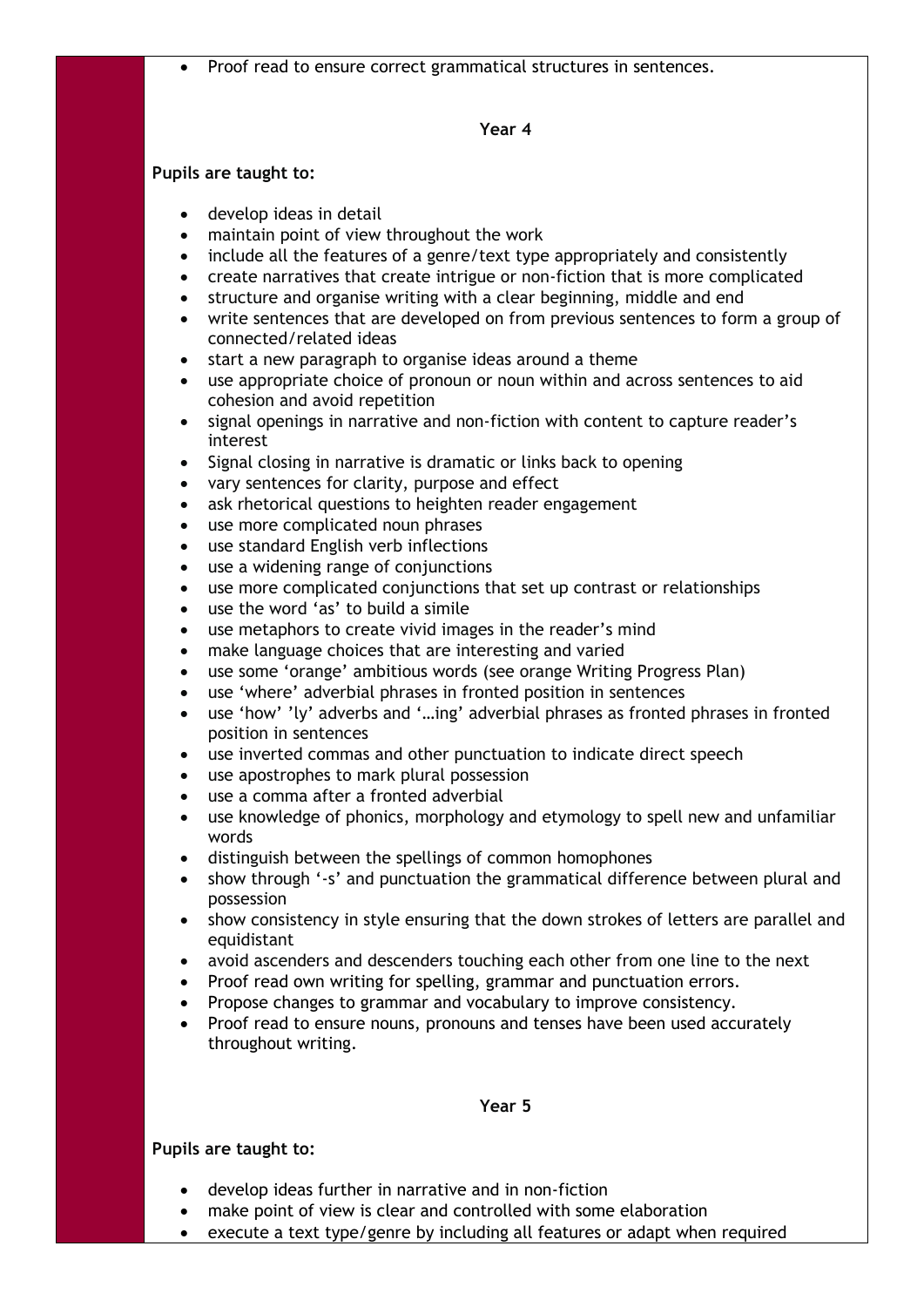- create more complicated narratives e.g. parallel plot, flashback, parody and more controlled non-fictions e.g. language choices to support the purpose
- structure and organise writing with pace in narrative and supporting evidence in non-fiction
- start new paragraphs to show changes in time, place, event or person
- use devises to build cohesion within paragraphs e.g. then, after, that, this, firstly
- link ideas across paragraphs using a range of devises e.g. phrases that back reference previous points
- create different emphasis in sentences through word order and noun phrases
- mix short and long sentences to change, accelerate or show pace for reader
- deploy tense choices that support cohesion by making links e.g. he had seen her before
- use model verbs to show something is certain, probable or possible (or not) e.g. might, should, will, must
- use relative clauses within complex sentences beginning with who, which, where, when, whose, that e.g. Maisie who was extremely tire, finished the race
- use verbs ending in 'ed' or 'ing' to start clauses to build complex sentences e.g mortified by what he saw, Harry fled the scene
- use pathetic fallacy to mirror and extend character's emotions
- use pun to enhance the double meaning of language
- some vocabulary choices are for effect or emphasis e.g. technical terminology, vivid language
- use some 'green' ambitious vocabulary. (see green Writing Progress Plan)
- indicate degree of possibility using adverbs e.g. perhaps, surely
- use a range of adverbs to link ideas: adverbs of time, adverbs of place and number
- use brackets, dashes or commas to indicate parenthesis
- use commas to clarify meaning and to avoid ambiguity
- convert nouns or adjectives into verbs using suffixes using e.g. …ate…ise…ify….
- apply prefixes to change intent of verbs e.g. dis…, de…, mis…, over…, re…
- make quick choices whether or not to join specific letters
- use a style that encourages speed, legibility and fluency
- Proof read own writing for spelling, grammar and punctuation errors.
- Propose changes to punctuation, grammar and vocabulary to improve enhance impact and clarify meaning.
- Proof read to ensure a variety of sentence length to sustain interest.

#### **Year 6**

- engage and entertain reader through the telling of a narrative e.g. use of humour or controls the direction of non-fiction through a range of strategies e.g. persuasive devices
- convey a convincing viewpoint using the point of view of others to support or contrast writers own opinion
- choose style/genre features to maintain and challenge the reader's interest e.g. elaborate detail in narrative or succinctness in a report
- adopt well known genres to create different effects e.g. fairy tales with a twist exploring new viewpoint
- navigate a reader through a text in a logical, chronological way or subvert this e.g. flash forward, opposing viewpoint
- use a range of layout devices e.g. headings, sub headings, columns, bullet points, tables
- link ideas across paragraphs using a wider range of cohesive devices e.g. repetition of word or phrase, use of ellipses as cliff-hanger at the end of section